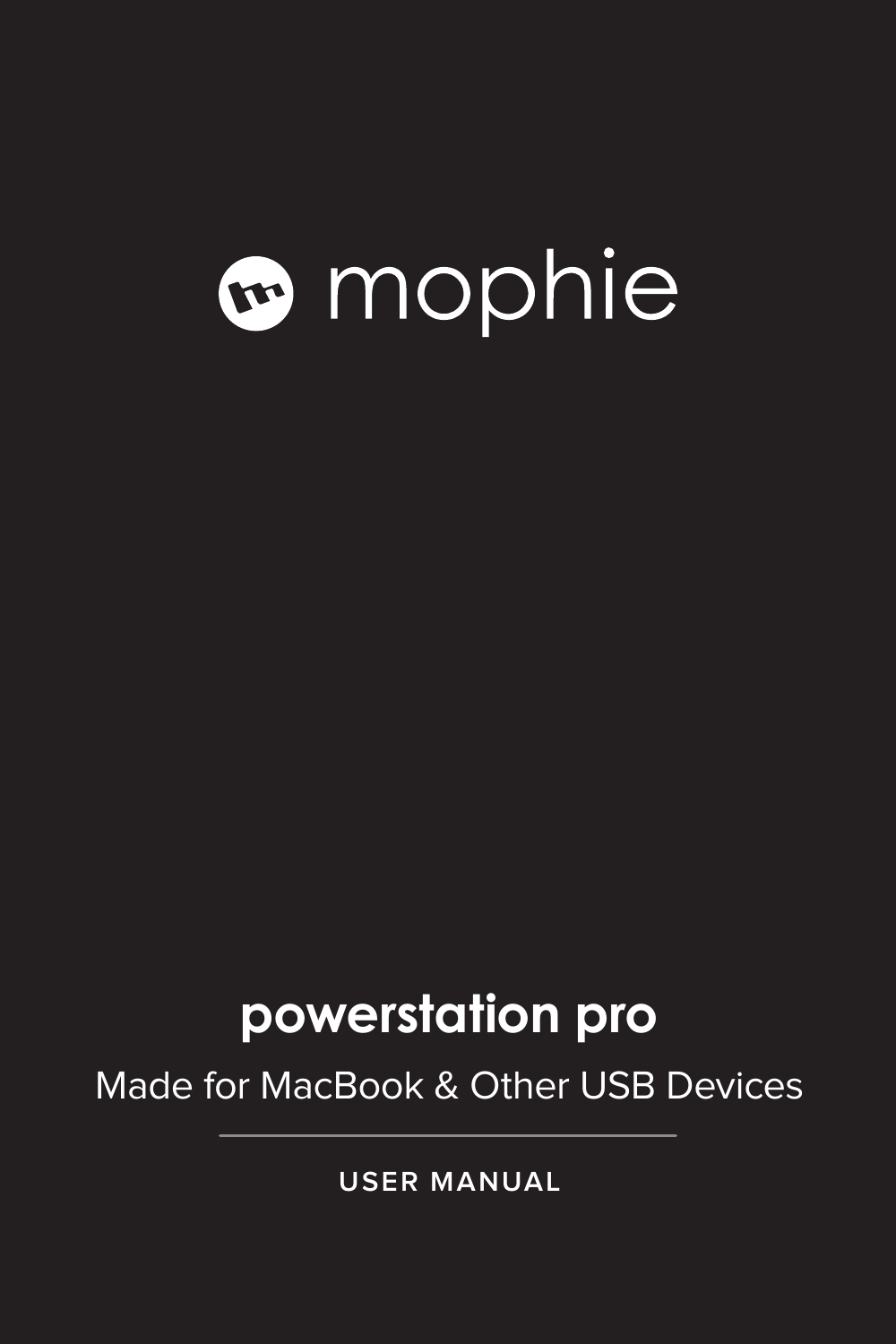#### **EN**

#### **Welcome**

Thank you for purchasing the mophie **powerstation pro** universal battery. Your **powerstation pro** battery is a compact yet powerful mobile charging solution for any USB-C equipped laptop, as well as other USB devices, including tablets and smartphones. Now you will be able to travel great distances and be the master of your own destiny, no longer bound by the limitations of your device's internal battery!

#### **Package contains**

- **powerstation pro** universal battery
- USB-C to USB-C cable
- USB-C to USB-A cable
- Quick-start quide

#### **Features**

Here's a rundown of why your **powerstation pro** battery is so great:

- High-density, high-output universal battery charges USB-C devices at super-fast speeds — up to 30W — via the USB-C port.
- Additional USB-A output port (2.4A max charging speed) is compatible with most USB devices, letting you charge your laptop and another device at the same time.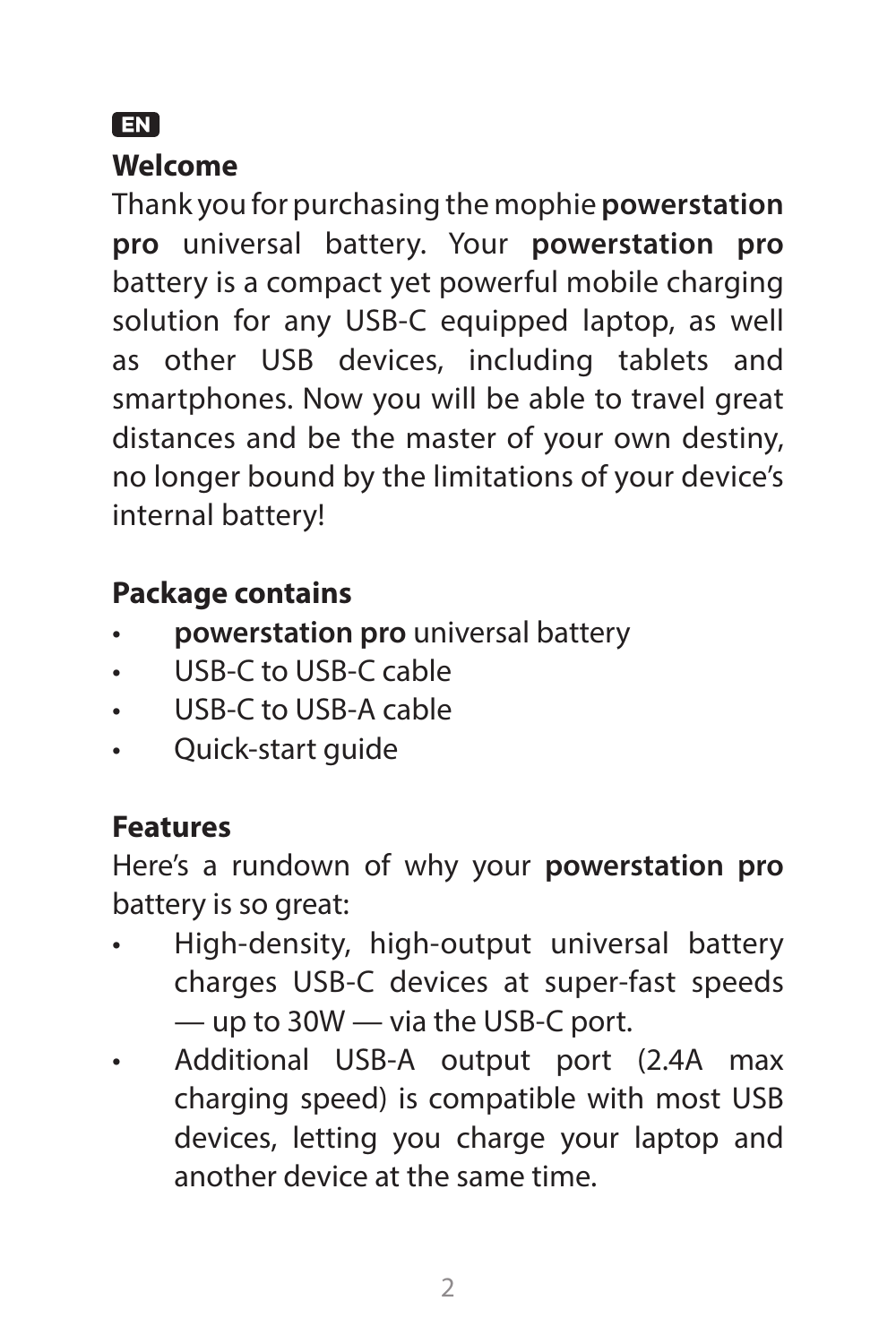- Priority+ pass-through charging provides power to a charging device before the **powerstation pro** battery starts to recharge.
- Track battery power at a glance with the integrated four-light LED status indicator. You can keep tabs on charging status and current battery life. Know before you go!
- Rechargeable for over 500 full cycles. Our battery is built to last so you can do more, longer.
- mophie's smart adaptive charging technology identifies your connected device and always delivers the fastest, most efficient charging speeds available.
- Digital Power Management circuitry provides built-in short-circuit, overcharge and temperature protection. Safety First!

#### **Compatibility**

The mophie **powerstation pro** battery has been designed to work with USB-C equipped laptops as well as most popular tablets, smartphones and other USB devices.

If you experience any issues with charging your particular device, ensure that the **powerstation pro** battery is fully charged and check the FAQ section on this website.

As always, no matter what device you have, carefully read through the Warning section in this manual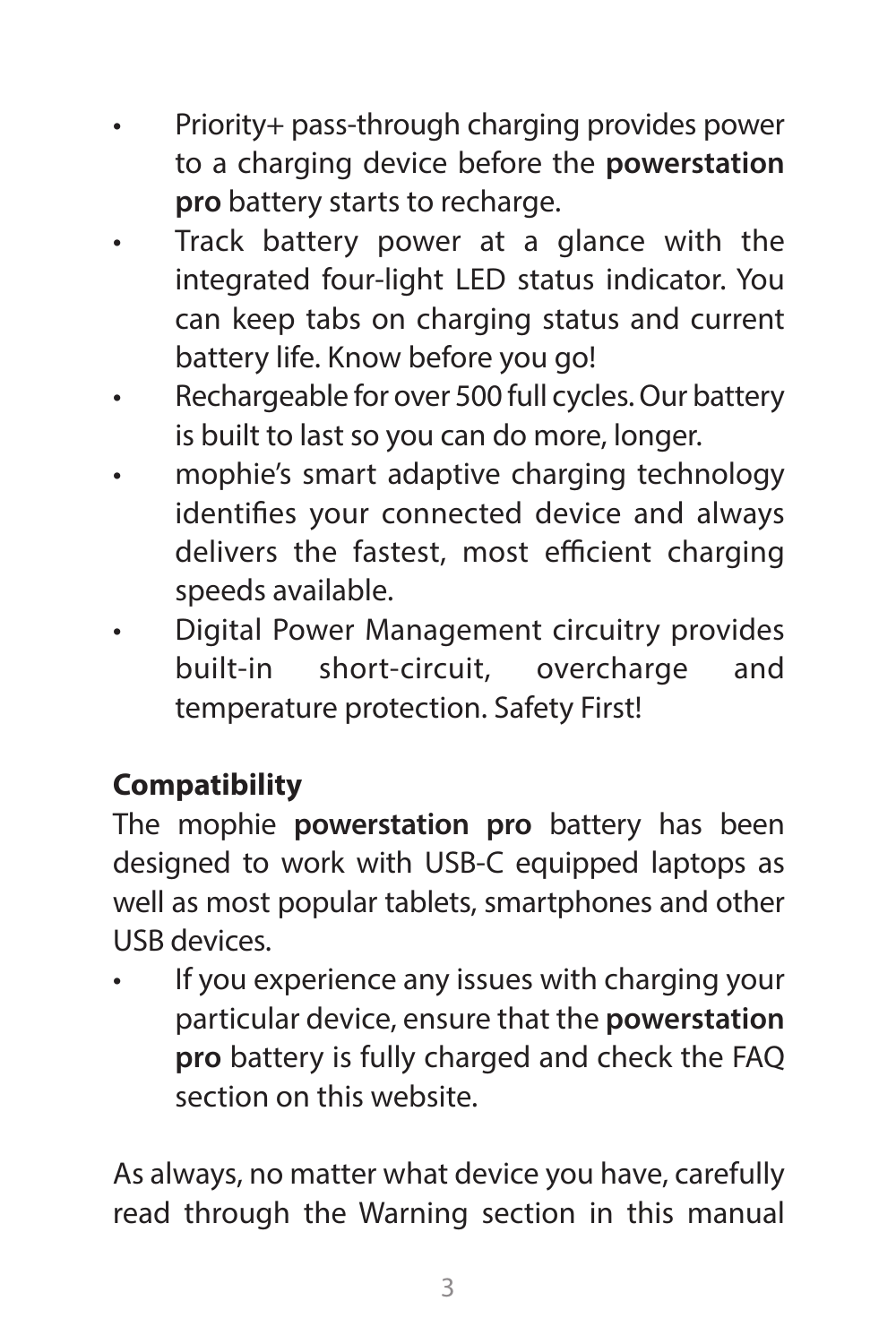and in the quick-start guide included with your **powerstation pro** battery before using it.

#### **Charging your device using your** *powerstation pro* **battery**

IMPORTANT: Before using your **powerstation pro** battery for the first time, fully charge it (so that pressing the charge status button lights all 4 status LEDs).

Charging USB-C equipped laptops:

Connect the supplied USB-C to USB-C cable to the **powerstation pro** battery's USB-C output port and to your device. Charging begins automatically. (While charging a laptop, the **powerstation** battery's status LEDs will blink towards the right.)

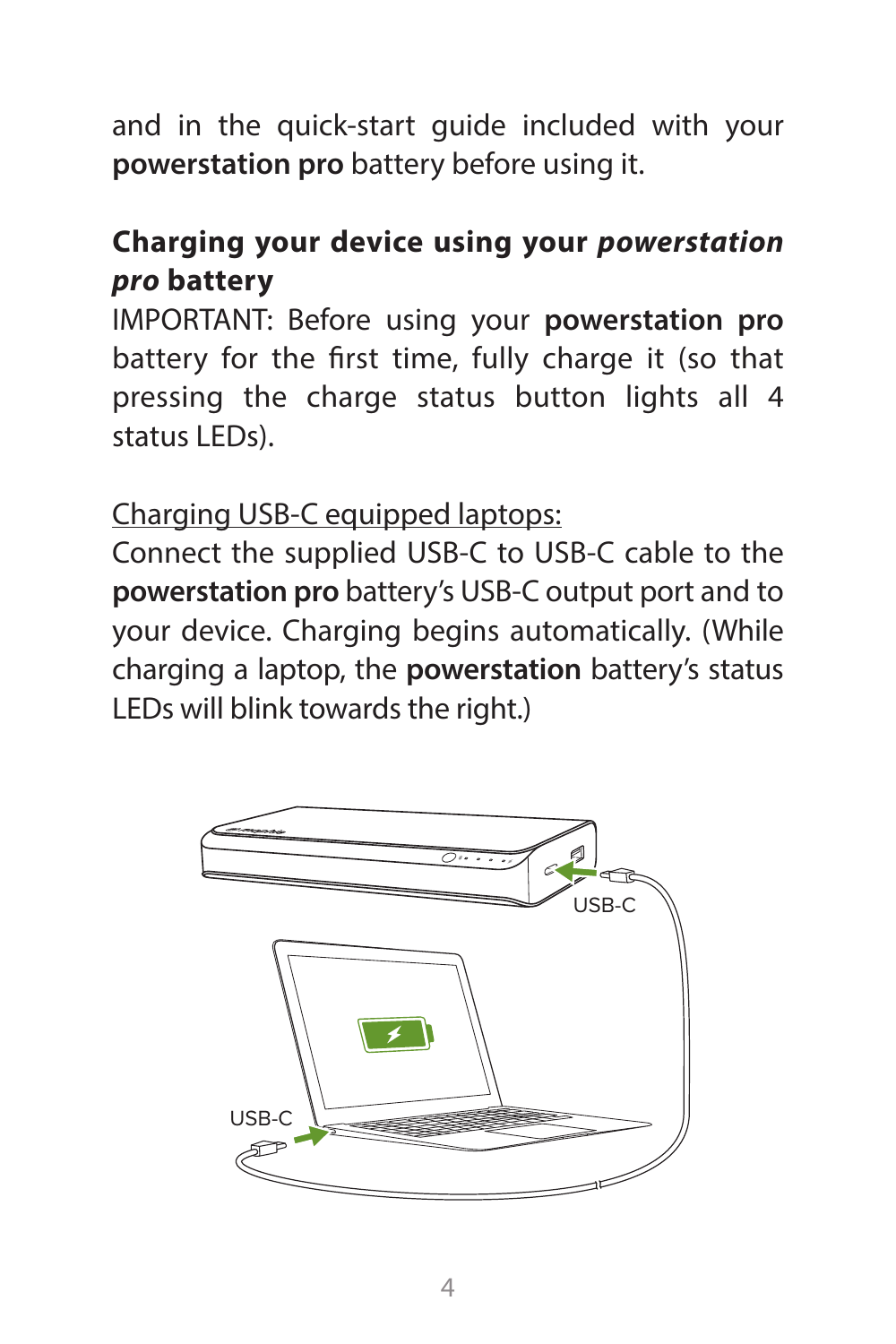IMPORTANT: Do not connect a USB-C equipped laptop to the **powerstation pro** battery's USB-A port.

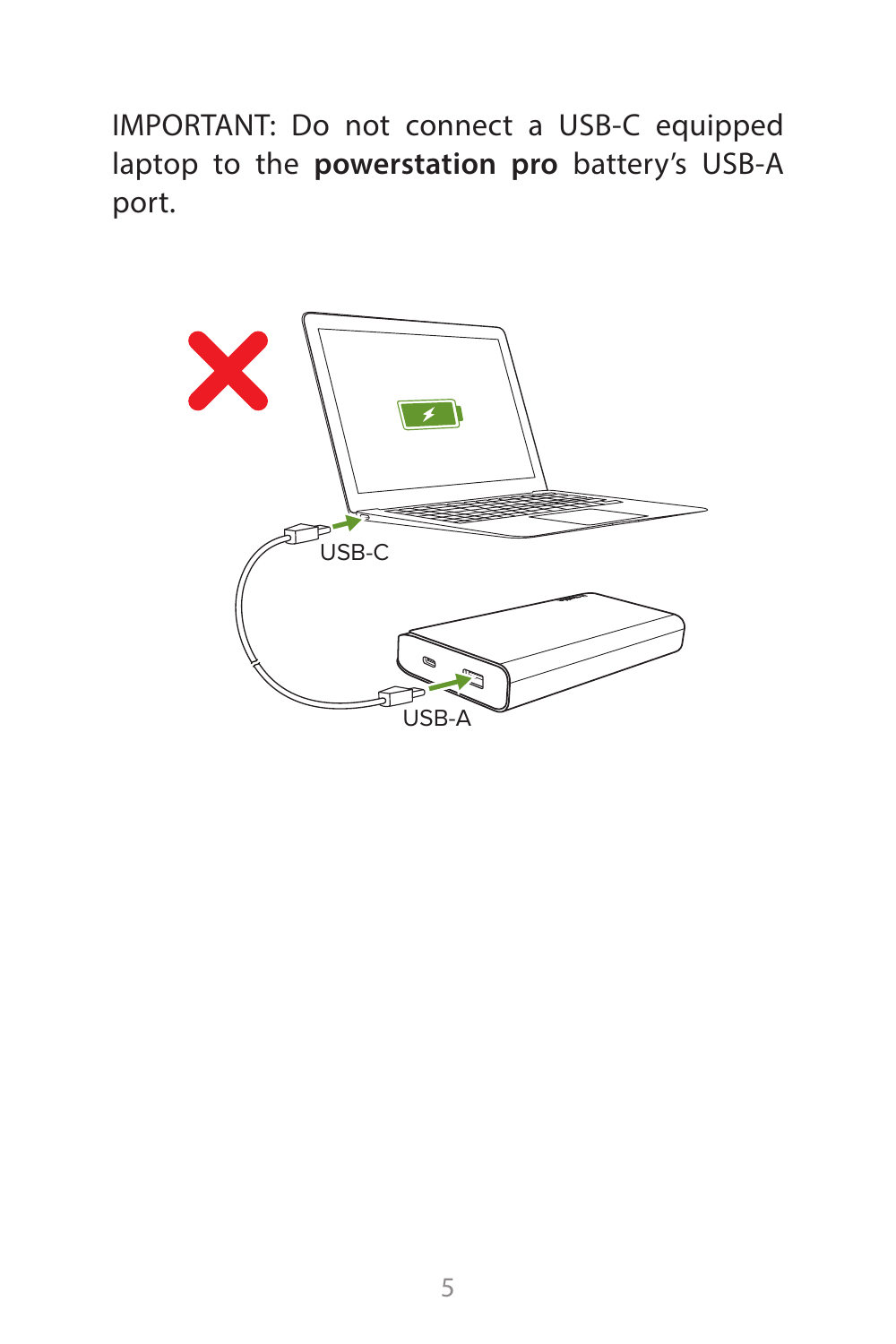Charging devices other than laptops:

Connect the cable that came with your non-laptop device to the **powerstation pro** battery's USB-C port or USB-A port and to your device. Charging begins automatically. (While charging other devices, the **powerstation** battery's status LEDs will blink towards the right.)



IMPORTANT: Do not connect a USB-C equipped laptop to the **powerstation pro** battery's USB-A port.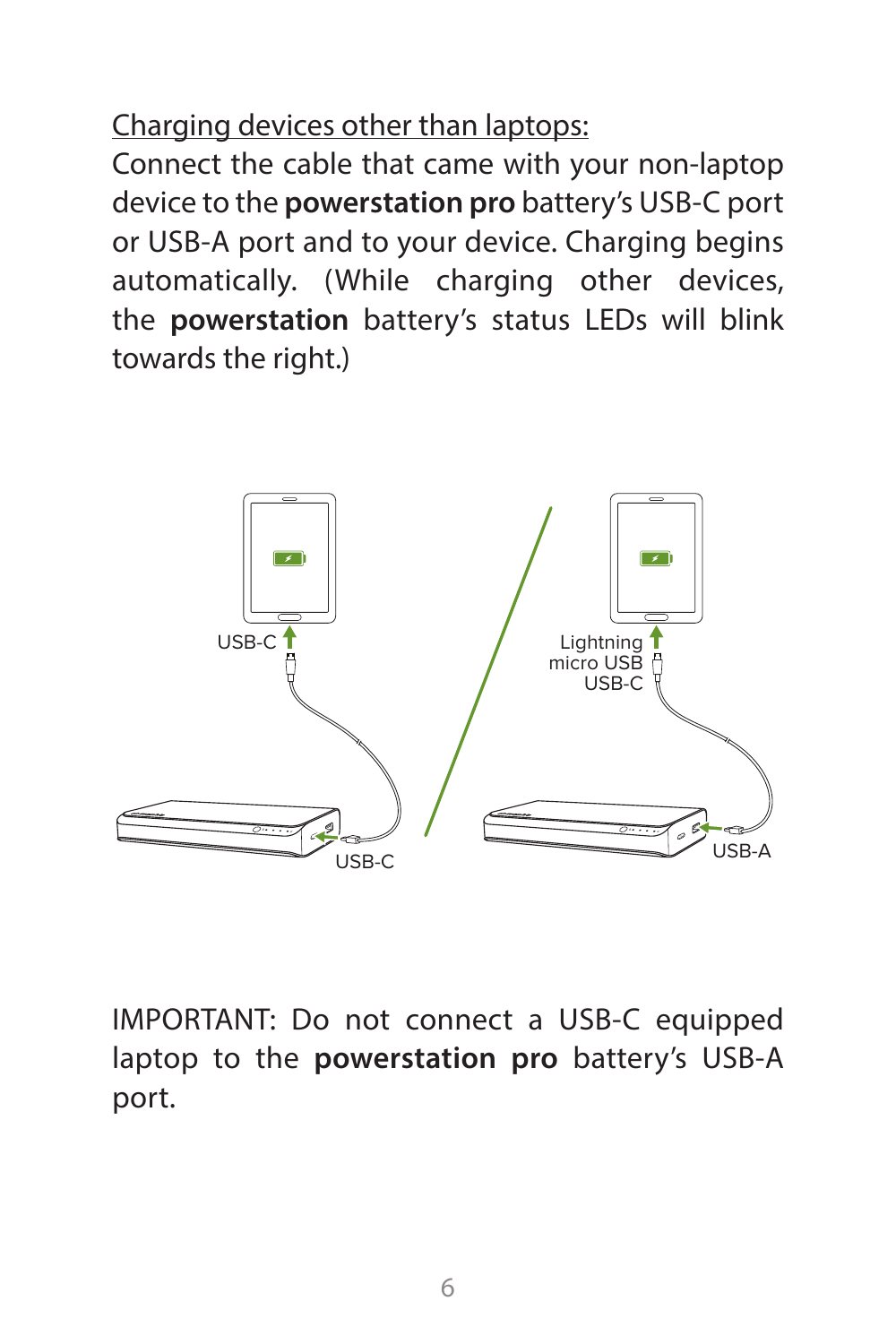Charging multiple devices:

You can use the **powerstation pro** battery's USB-C and USB-A output ports at the same time and charge two devices. Connect the devices using the supplied cables and/or the cables included with your devices. Charging begins immediately. (While charging other devices, the **powerstation** battery's status LEDs will blink towards the right.)

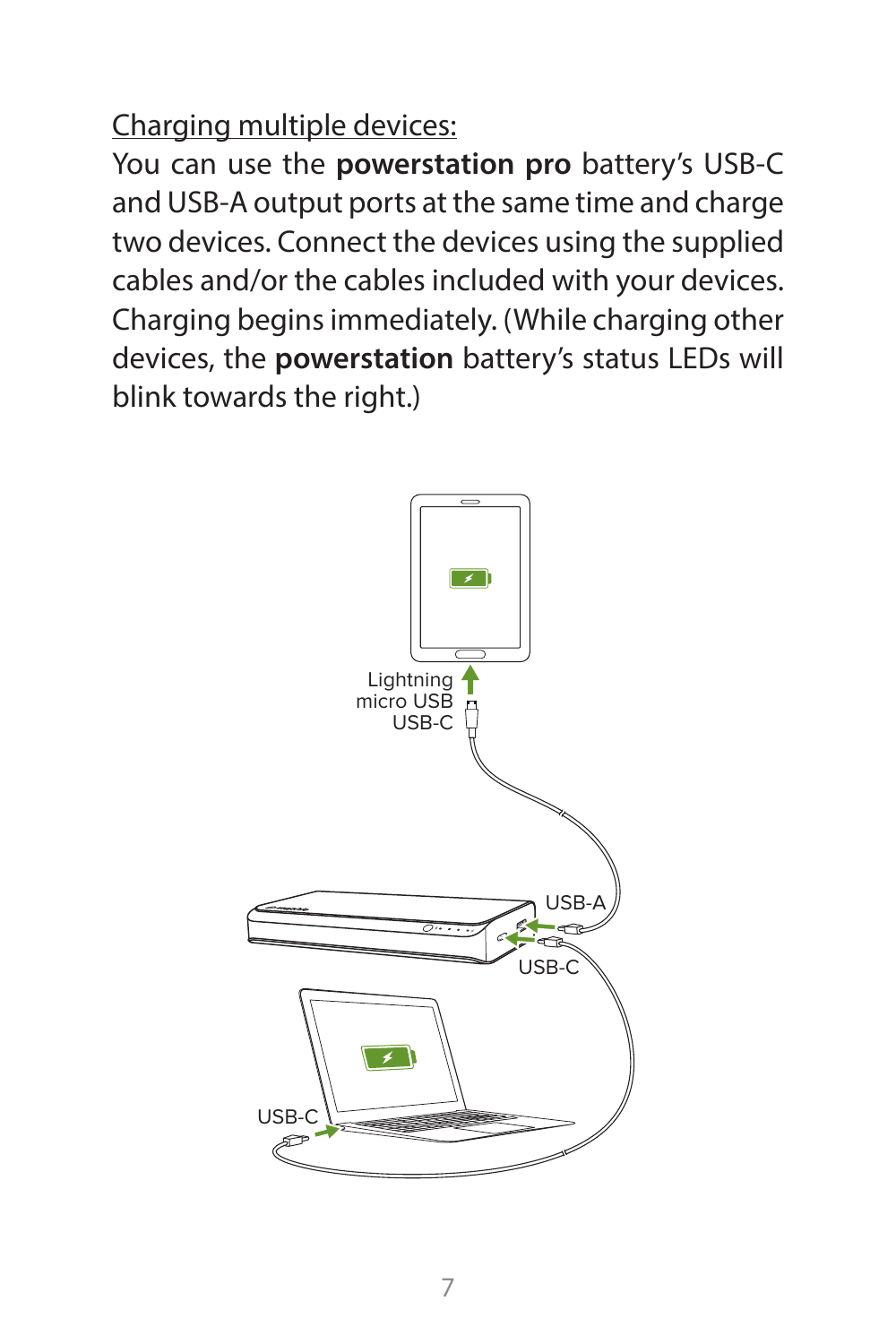IMPORTANT: Only connect a USB-C equipped laptop to the **powerstation pro** battery's USB-C port. Do not connect it to the USB-A port.

#### **Charging your** *powerstation pro* **battery**

To charge your **powerstation pro** battery, use either of the the supplied cables to connect its USB-C port to the wall charger included with your USB-C equipped laptop, to a USB-C car charger, or to a 2.4A USB-A wall charger. (While charging the **powerstation** battery, the status LEDs will blink towards the left.)

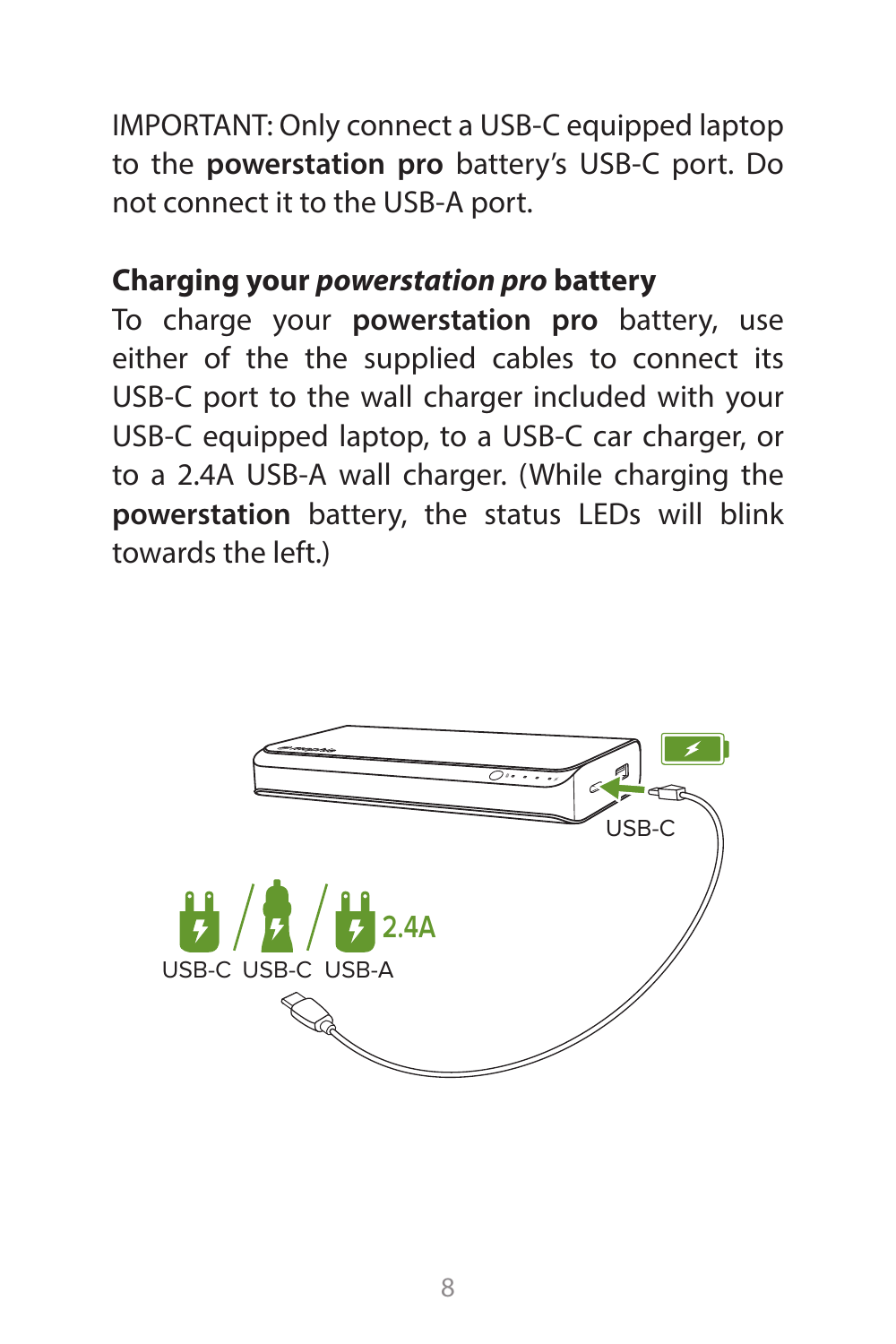Priority+ Pass-Thru Charging:

When you're recharging your **powerstation pro** battery, Priority+ pass-through charging provides power to devices connected to the USB-A output port first, before the **powerstation** battery starts to recharge. (While charging the **powerstation** battery, the status LEDs will blink towards the left.)



IMPORTANT: Do not connect a USB-C equipped laptop to the **powerstation** battery's USB-A port.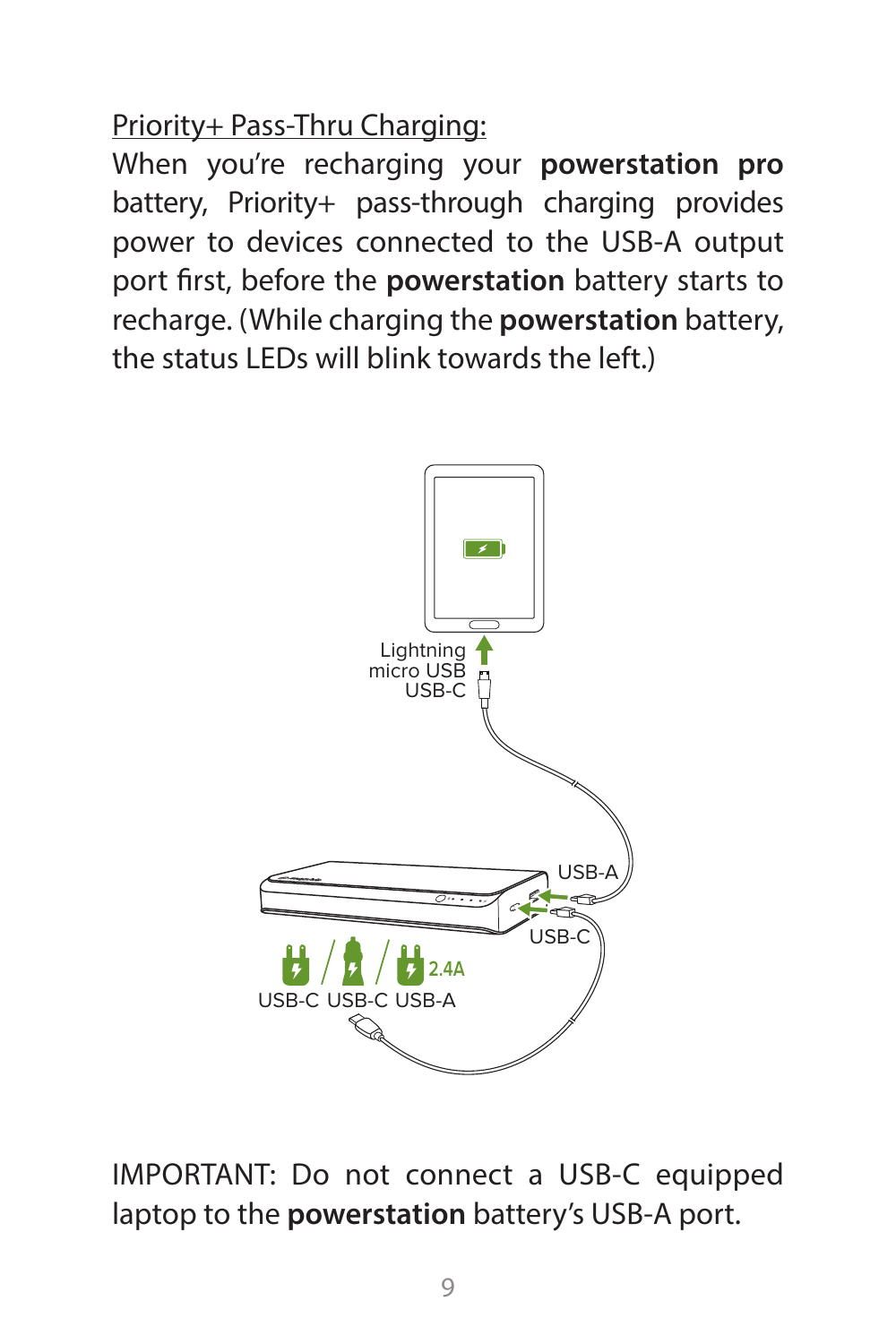Charging While Connected to a Laptop:

You can recharge the **powerstation pro** battery while it's connected to a USB-C laptop that is also connected to its wall charger. After connecting the **powerstation** battery and laptop as shown in the illustration below, press and hold the **powerstation**  battery's status button for 2 seconds to begin charging the **powerstation** battery. (While charging the **powerstation** battery, the status LEDs will blink towards the left.)



NOTE: With the **powerstation pro** battery connected as shown above, if you do not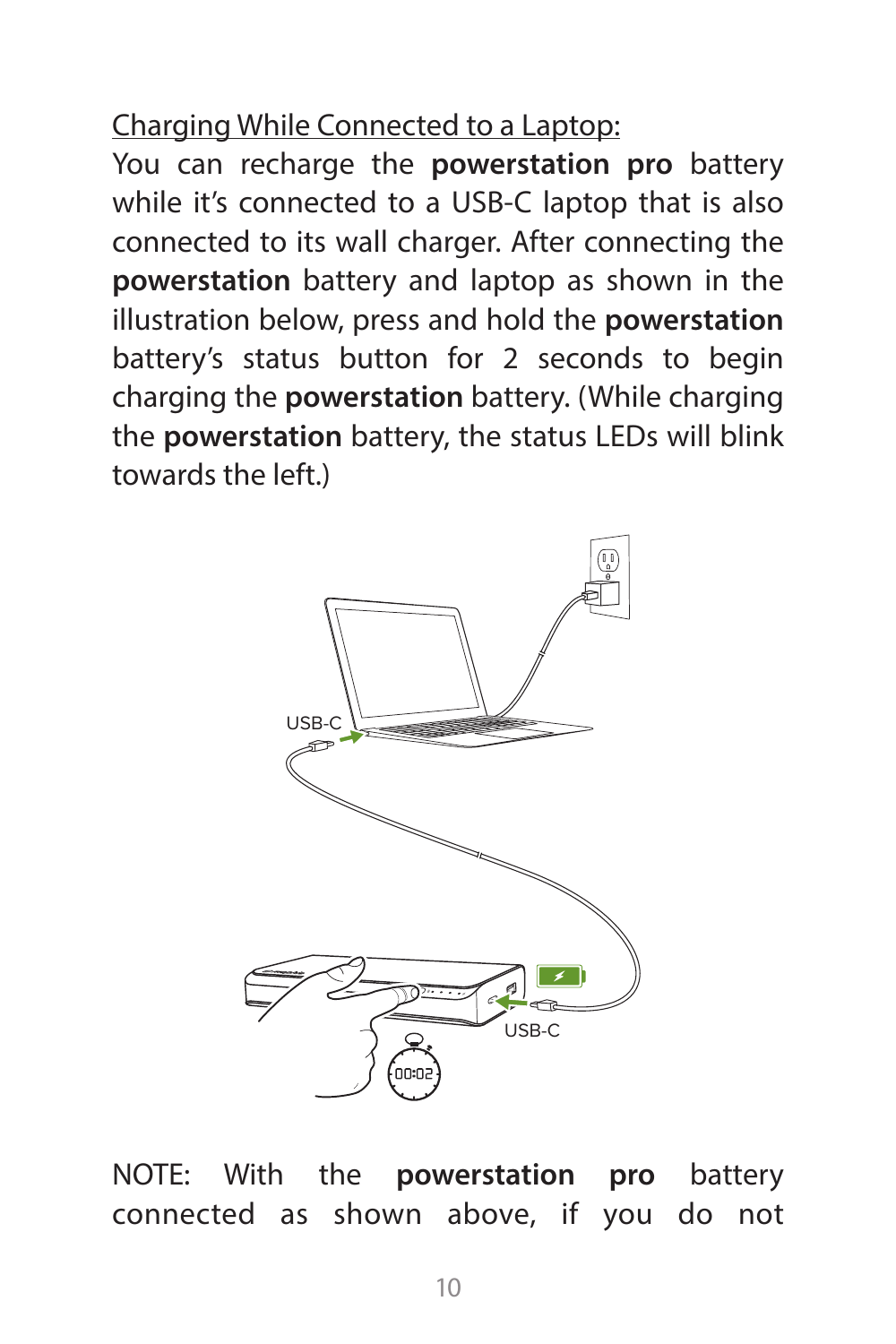press-and-hold the status button the **powerstation**  battery will not charge in (recharge) and will not charge out.

#### **Checking your** *powerstation pro* **battery's charging status**

Press the status button on your **powerstation pro** battery and the status LEDs will indicate its charge level. Four LEDs means that the battery is fully charged, while one LED means that it's almost empty. Know before you go!



#### **Taking care of your** *powerstation pro* **portable battery**

- Keep your **powerstation** battery dry and away from moisture and corrosive materials.
- Do not clean your **powerstation** battery with harsh chemicals, soaps or detergents. Just wipe the case with a soft, water-dampened cloth.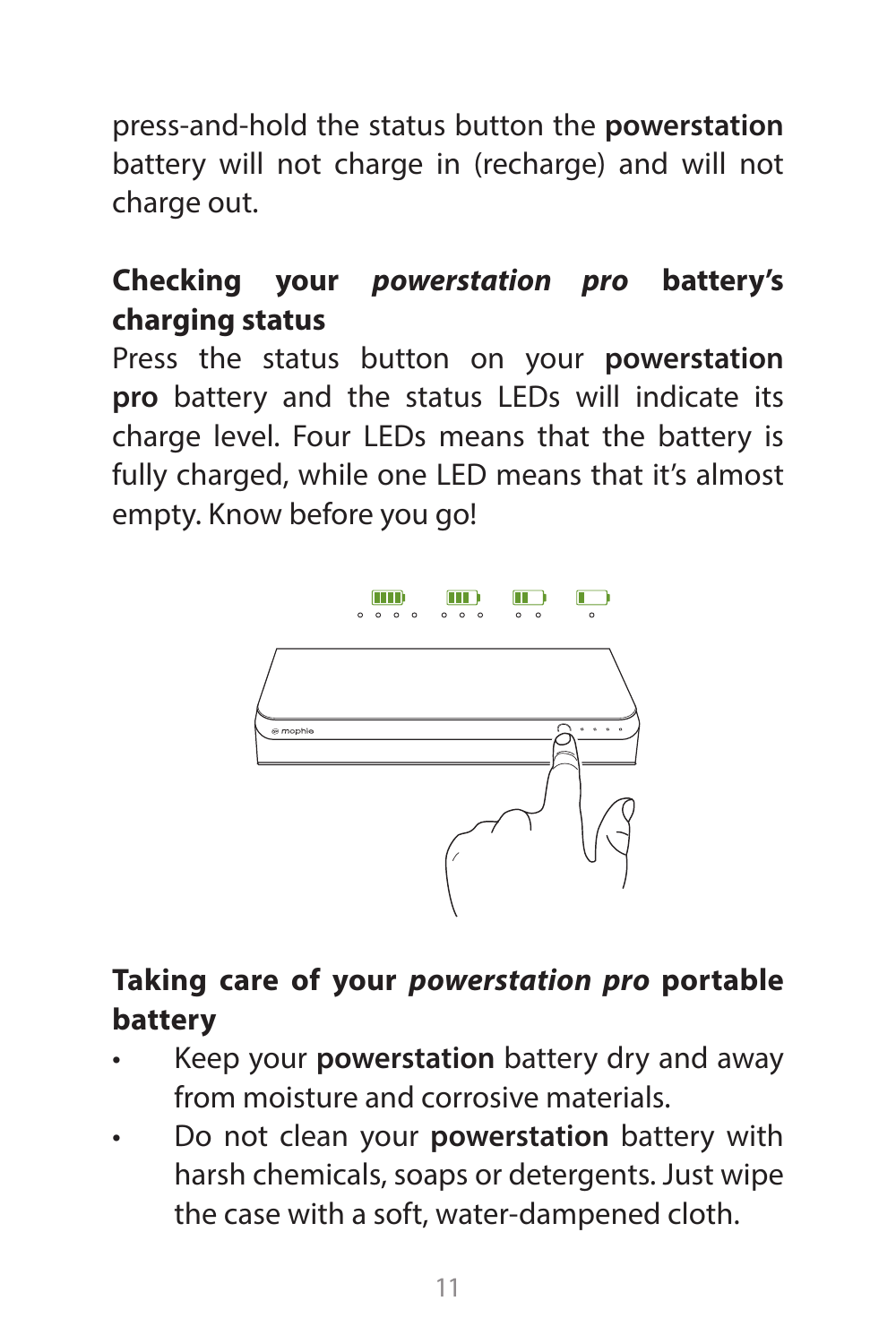- Make sure the **powerstation** battery's USB ports do not become contaminated with lint or other debris. Use a canned-air type of product periodically to ensure that the port openings are clear.
- If you plan on putting your **powerstation** battery away, fully charge it (so that pressing the charge status button lights all 4 status LEDs) first.

#### **Warranty**

At mophie, we are dedicated to making the best quality products. To back this up, this product is warranted for 2 years from date of purchase. This warranty does not affect any statutory rights that you may be entitled to. Keep a copy of your purchase receipt as proof of purchase. Be sure to register your product at mophie.com. Failure to register your product and/or provide proof of purchase may void the warranty.

#### **Exclusions & Limitations**

Except for the limited warranty expressly set forth or to the extent restricted or prohibited by applicable law, mophie expressly disclaims any and all other warranties express or implied, including any warranty of quality, merchantability, or fitness for a particular purpose, and you specifically agree that mophie shall not be liable for any special, incidental, indirect, punitive, or consequential damages for breach of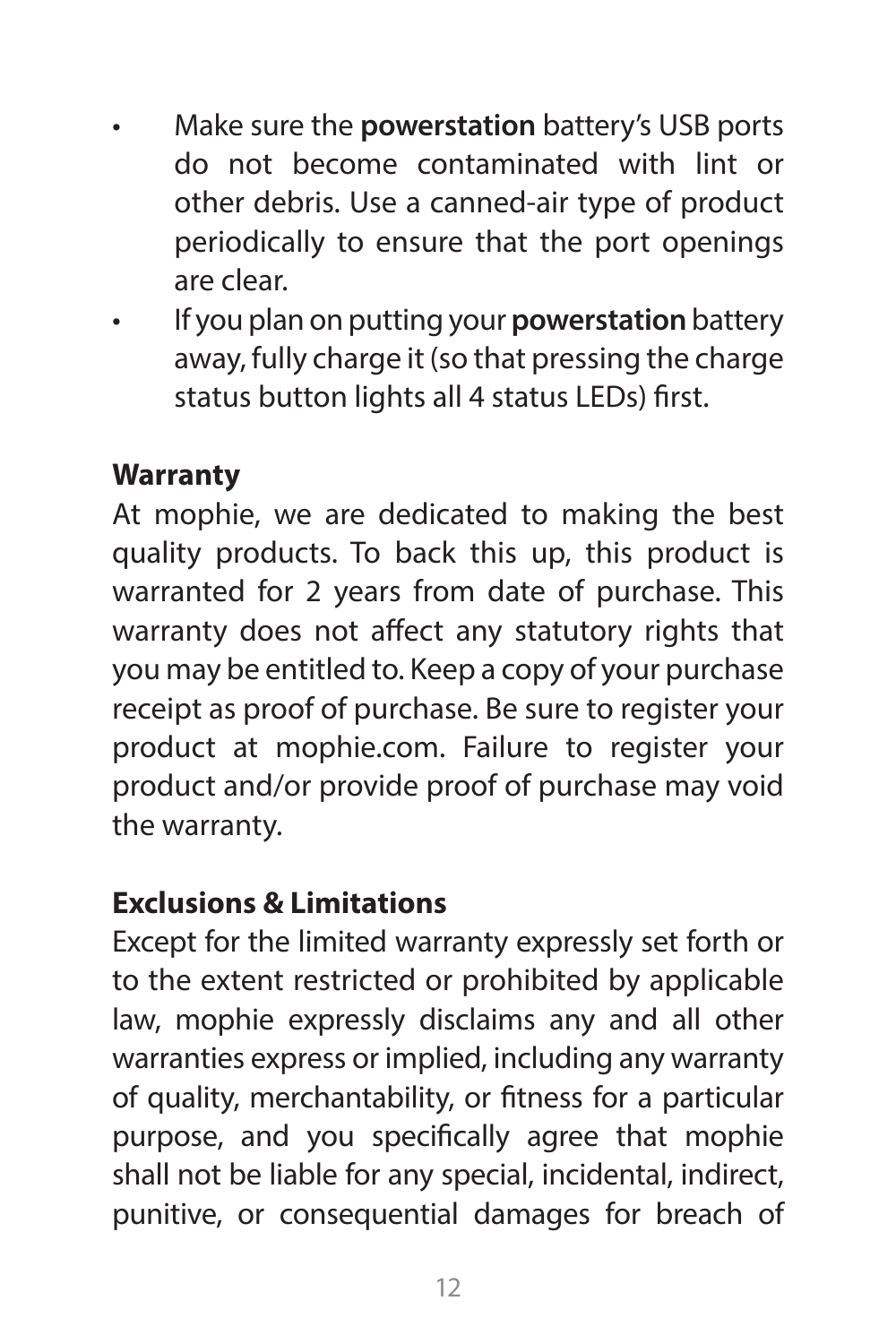any warranty of any type on any mophie product. In addition to and without limiting the generality of the foregoing disclaimers, the limited warranty does not, under any circumstances, cover the replacement or cost of any electronic device or personal property inside or outside of the mophie product.

#### **Customer service**

Telephone: 1-888-8mophie International: +1 (269) 743-1340 Web: www.mophie.com/cs

#### **Warning**

Read all instructions and warnings prior to using this product. Improper use of this product may result in product damage, excess heat, toxic fumes, fire or explosion, for which damages you ("Purchaser"), and not mophie llc ("Manufacturer") are responsible.

- **EX** Before using your **powerstation pro** battery for the first time, fully charge it (so that pressing the charge status button lights all 4 status LEDs).
- **L** Do not store device in high-temperature environment, including heat caused by intense sunlight or other forms of heat. Do not place device in fire or other excessively hot environments.
- **EX** Be cautious of drops, bumps, abrasions, or other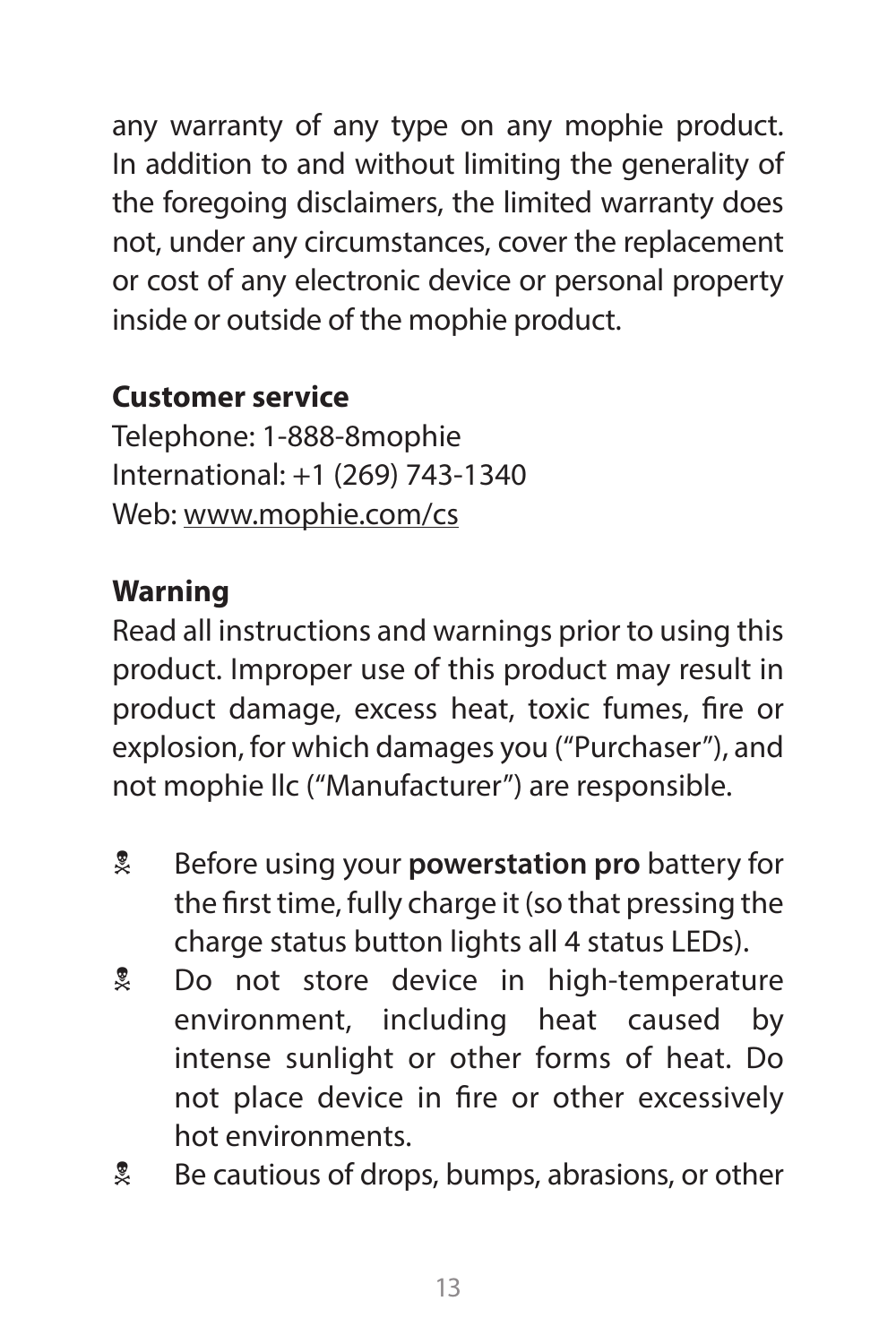impacts to this device. If there is any damage to the device such as dents, punctures, tears, deformities, or corrosion due to any cause, discontinue use. Contact Manufacturer or dispose of it in an appropriate manner at your local battery-recycling center.

- **E** The **powerstation pro** battery should be operated only in open-air conditions. It should not be operated in an enclosed, unventilated space such as a carrying bag, pocket or purse. Failure to follow these instructions may cause damage to the battery by overheating.
- **D** Do not disassemble this device or attempt to re-purpose or modify it in any manner.
- $\frac{1}{2}$  Do not attempt to charge this device using any method, apparatus, or connection other than the device's USB-C input connector. For questions or instructions for the various ways to charge the device refer to the *Recharging your powerstation pro Battery* section of this user manual.
- $\stackrel{\bullet}{\bullet}$  Do not attempt to replace any part of this device.
- **If this device is intended by Purchaser to be** used by a minor, purchasing adult agrees to provide detailed instructions and warnings to any minor prior to use. Failure to do so is sole responsibility of purchaser, who agrees to indemnify Manufacturer for any unintended use/misuse by a minor.
- **All products have gone through a thorough**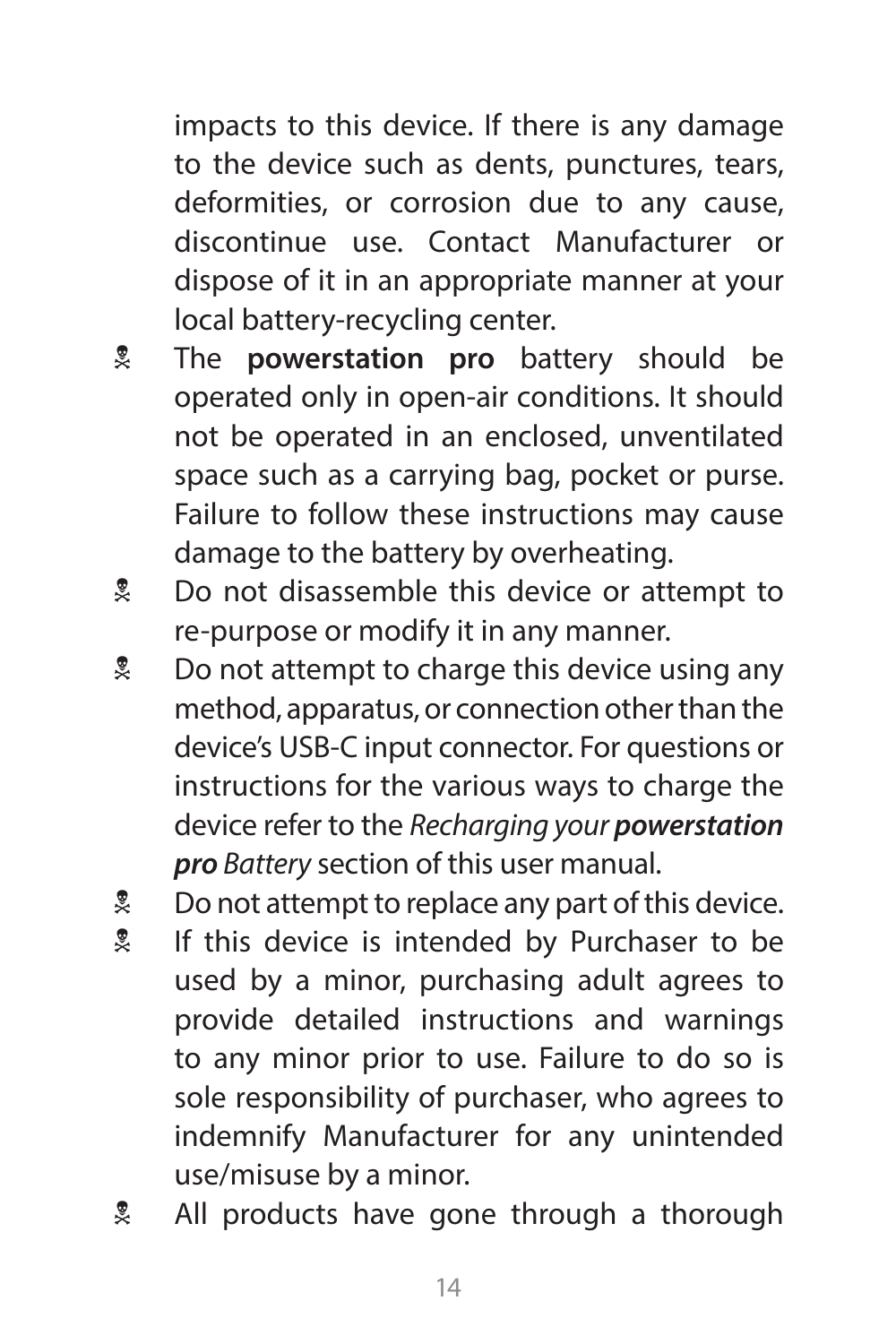quality assurance inspection. If you find that your device is excessively hot, is emitting odor, is deformed, abraded, cut or is experiencing or demonstrating an abnormal phenomenon, immediately stop all product use and contact Manufacturer.

**R** Never dispose of batteries in the garbage. Disposal of batteries in the garbage is unlawful under state and federal environmental laws and regulations. Always take used batteries to your local battery-recycling center.

#### **Legal**

This product is meant for use only in conjunction with the appropriate device. Please consult your device packaging to determine whether this product is compatible with your particular device. Manufacturer is not responsible for any damages to any device incurred through the use of this product. Manufacturer shall not in any way be liable to you or to any third party for any damages you or any third party may suffer as a result of use, intended or unintended, or misuse of this product in conjunction with any device or accessory other than the appropriate device for which this product is designed. Manufacturer will not be responsible for any damages you or any third party may suffer as a result of misuse of this product as outlined above. If you are responsible for product use with an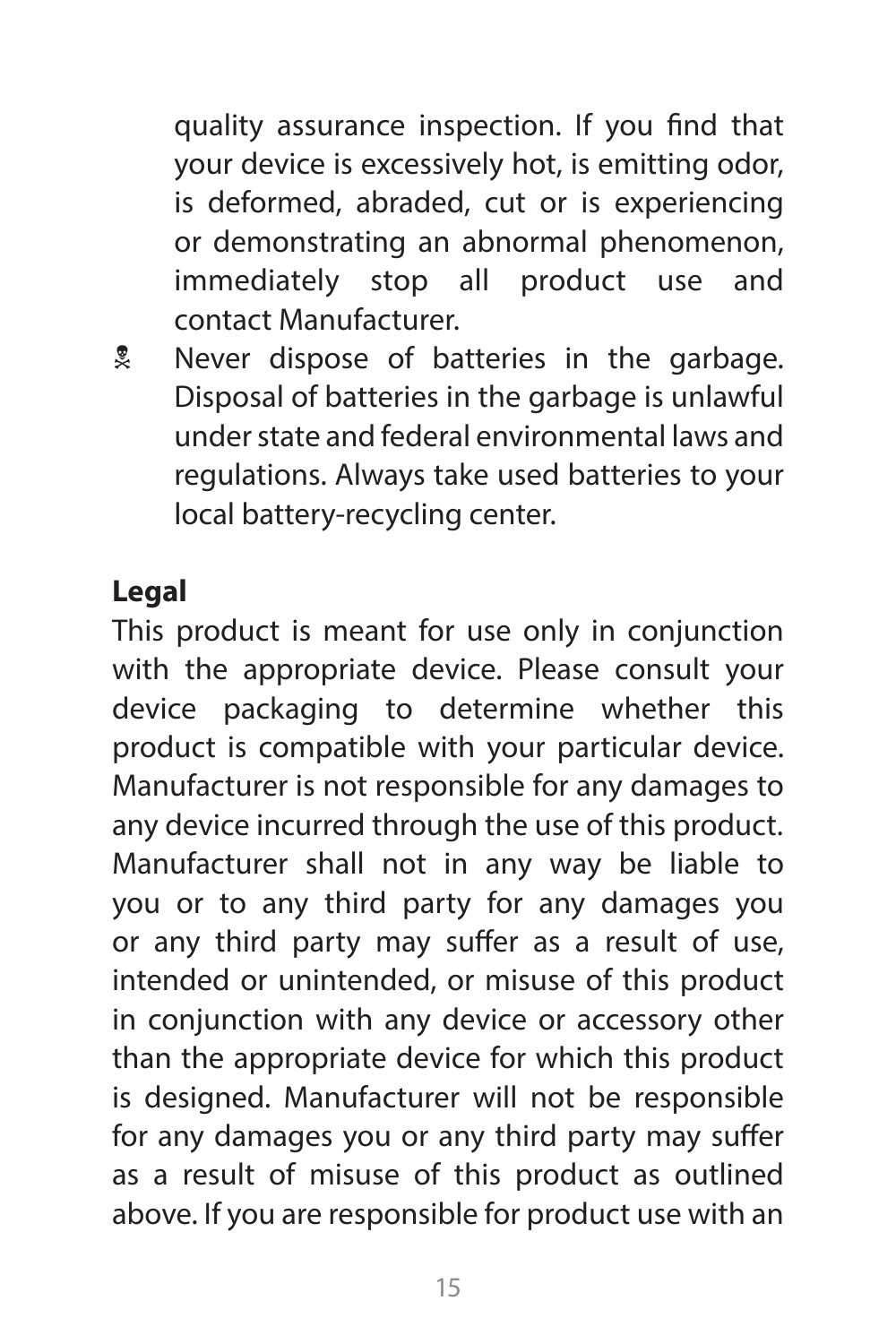unintended device and damages result from such use, you agree to indemnify Manufacturer for any resulting injuries to you or any third part(ies).

mophie, powerstation, Power for all, Priority+, Stay Powerful, the five-circles design, and the mophie logo are trademarks of mophie inc. Lightning is a trademark of Apple Inc. Patents: mophie.com/patents.

This device complies with part 15 of the FCC Rules and RSS-Gen of IC Rules. Operation is subject to the following two conditions: (1) This device may not cause harmful interference, and (2) this device must accept any interference received, including interference that may cause undesired operation.

NOTE: This equipment has been tested and found to comply with the limits for a Class B digital device, pursuant to part 15 of the FCC Rules. These limits are designed to provide reasonable protection against harmful interference in a residential installation. This equipment generates, uses, and can radiate radio frequency energy and, if not installed and used in accordance with the instructions, may cause harmful interference to radio communications. However, there is no guarantee that interference will not occur in a particular installation.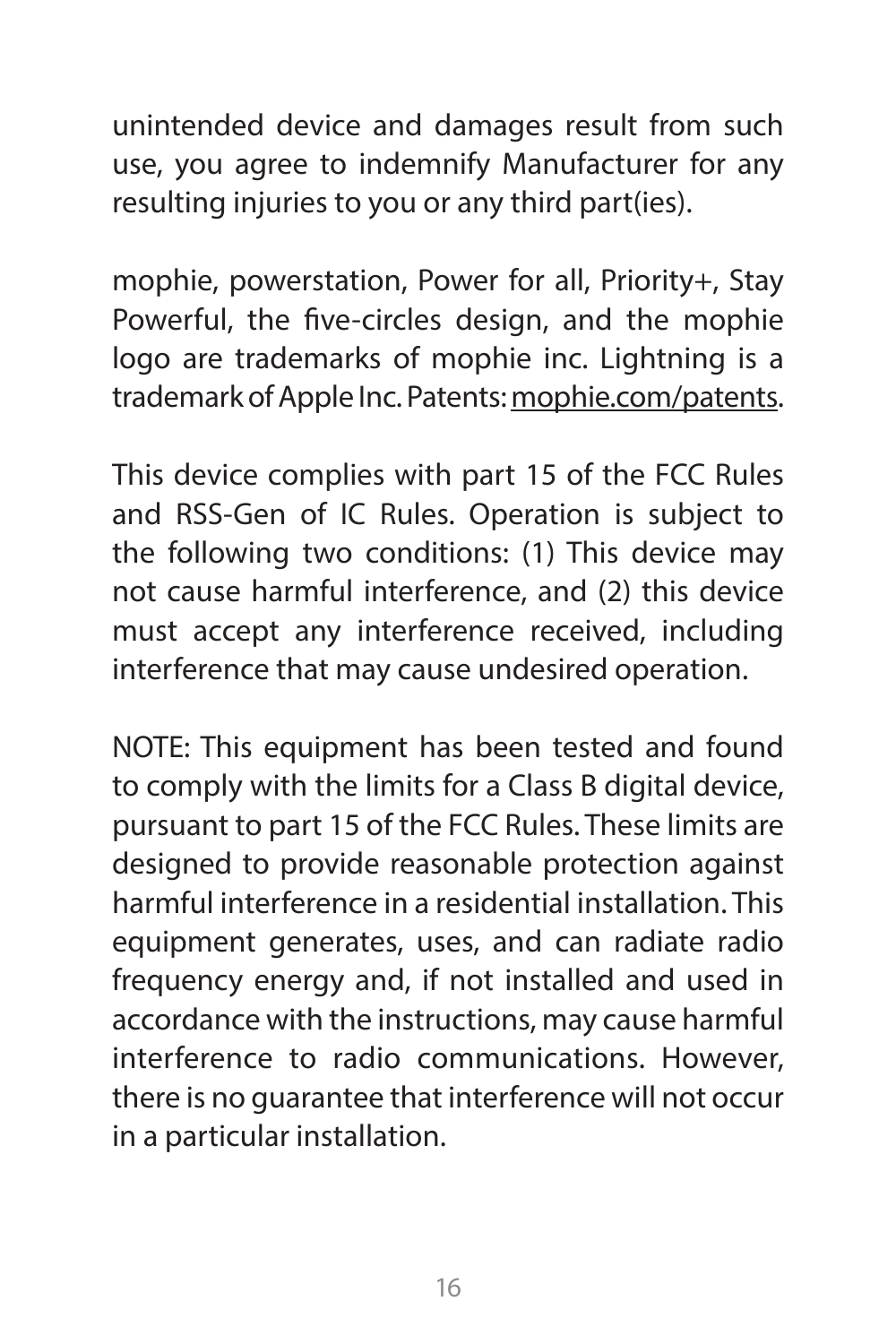If this equipment does cause harmful interference to radio or television reception, which can be determined by turning the equipment off and on, the user is encouraged to try to correct the interference by one or more of the following measures:

- Reorient or relocate the receiving antenna.
- Increase the separation between the equipment and receiver.
- Connect the equipment into an outlet on a circuit different from that to which the receiver is connected.
- Consult the dealer or an experienced technician for help.

CAUTION: To comply with the limits of the Class B digital device, pursuant to Part 15 of the FCC Rules, this device must be used with certified peripherals and shielded cables. All peripherals must be shielded and grounded. Operation with non-certified peripherals or non-shielded cables may result in interference to radio or reception.

MODIFICATION: Any changes or modifications of this device could void the warranty.

This device CONFORMS TO UL STD 60950-1 CERTIFIED TO CSA STD NO. 60959-1, CONFORMS TO UL STD. 2054.